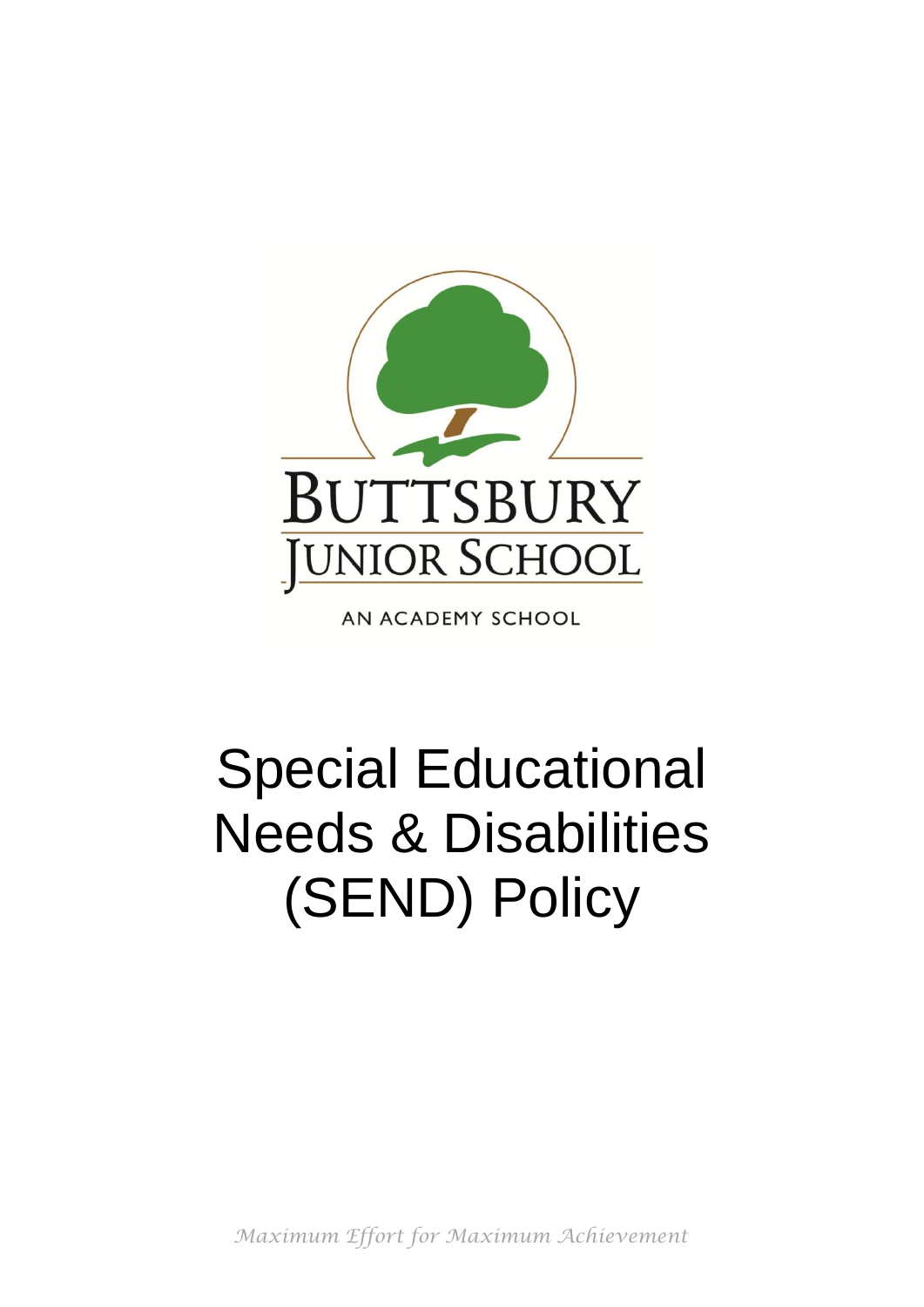

This Policy complies with the statutory requirements set out in the SEND Code of Practice 0 – 25 YEARS (July 2014). This policy has been created to ensure compliance with the Department of Education's SEND Reforms, which address measures outlined in the Children and Families Bill in Spring 2014 and which has subsequently become the Children and Families Act 2014. The act includes changes to the support and services children and young people with special educational needs and disabilities will receive. These changes came into force on 1 September 2014.

## **The Aim**

In Buttsbury Junior School, we believe that every child, whatever their ability, has a right to experience a broad and balanced curriculum, as provided by the National Curriculum and to make optimum educational progress.

We recognise that some children, at any stage in their development, may experience difficulty in some areas of learning. Therefore, we aim to ensure that these children are given the support they need through differentiation, continuity and progression to enable them to maximise progress and become independent, responsible members of the school community, able to take up their rightful place in the life of the school.

## **School Policy - Roles and Responsibilities**

## **Inclusion Manager – Mrs. R. Cheesman**

She is contactable in person by phone or email: 01277 623217 [senco@buttsbury-jun.essex.sch.uk](mailto:senco@buttsbury-jun.essex.sch.uk)

Mrs Cheesman is an experienced teacher and SENDCo and has worked in these roles at another Essex primary school before joining Buttsbury Junior School as the Inclusion Manager in September 2018. She keeps up to date with current affairs concerning Special Educational Needs and has the National Award in Special Educational Needs. She plays a key role in the life of the school and is a member of the Senior Leadership Team.

# A. *Inclusion Manager –*

The Inclusion Manager will be responsible for:

- 1. The day-to-day operation of the policy.
- 2. Liaising with and advising fellow teachers.
- 3. Co-ordinating provision for children with SEND supported by Learning Support Assistants (LSAs).
- 4. Liaising with parents and outside support agencies such as Inclusion Partners, Occupational Therapists, Speech Therapists, Educational Psychologists and Paediatricians.

# B. *Learning Support Resources – Staffing*

- . 1. Inclusion Manager<br>2. Teaching Assistant
- Teaching Assistant (TA) assigned to work in each class during the mornings. Children whose learning difficulties require them to be placed at a level of Additional Support (according to SEND Code of Practice) receive support as necessary. LSAs to provide support for children with an Education Health Care Plan is in line with the requirements stipulated in their personalised curriculum.
- 3. TA/LSAs to work with groups or individual children, usually in class but children may sometimes be withdrawn.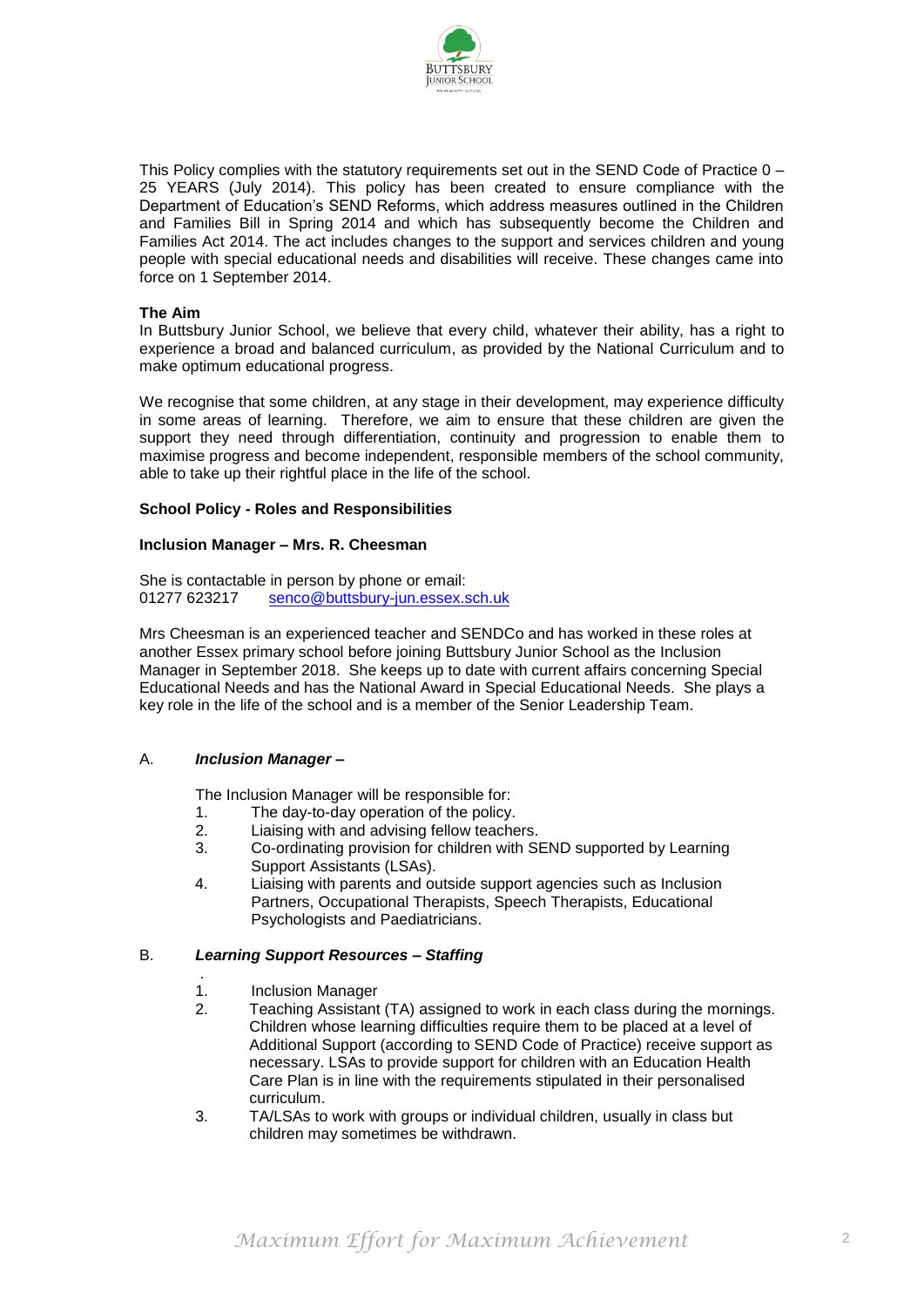

# C. *The Head Teacher*

The Head Teacher has overall responsibility for the management of the policy.

# D. *The Trustees*

Responsible for fulfilling their statutory duties by securing the appropriate resources and training for those required to implement the Code of Practice. A Trustee is appointed to monitor SEND. The named Trustee for SEND is Mr S. Fryd.

# **School Policy for Identifying Children with Special Educational Needs and Disabilities**

Every teaching member of staff is directly responsible for identifying the needs of their class and providing differentiation within that class. Children considered to have difficulties that are greater than their peers will be referred to the Inclusion Manager.

# **Criteria for Referral**

- 1. On entering the school:
	- Children who have made little or no progress with their studies and are working significantly below their potential level of attainment identified in their on-entry data
	- Those children who are working at significantly lower levels than their peers/National Curriculum expectations.
- 2. Children who require more attention than is normally provided due to difficulty in learning, retaining information and absorbing new ideas, or have behavioural, social, emotional or physical difficulties.
- 3. Children identified by the infant school or other schools from which they transfer as needing support.

In accordance with the SEND Code of Practice 2014, four broad categories of need are identified:

- communication and interaction
- cognition and learning
- social, emotional and mental health
- sensory and/or physical needs

Consideration of what is NOT SEND but may impact on progress and attainment is also made;

• Disability ( the Code of Practice outlines the "reasonable adjustment " duty for all settings and schools provided under current Disability Equality legislation – these alone do not constitute SEN)

- Attendance and Punctuality
- Health and Welfare
- English as an Additional Language (EAL)
- Being in receipt of Pupil Premium Grant
- Being a Looked After Child
- Being a child of Serviceman/woman

Please refer to our Inclusion Policy regarding provision for all groups.

# **After Referral to the Inclusion Manager**

1. Discussion will take place between the Class Teacher and the Inclusion Manager relating to the child's needs.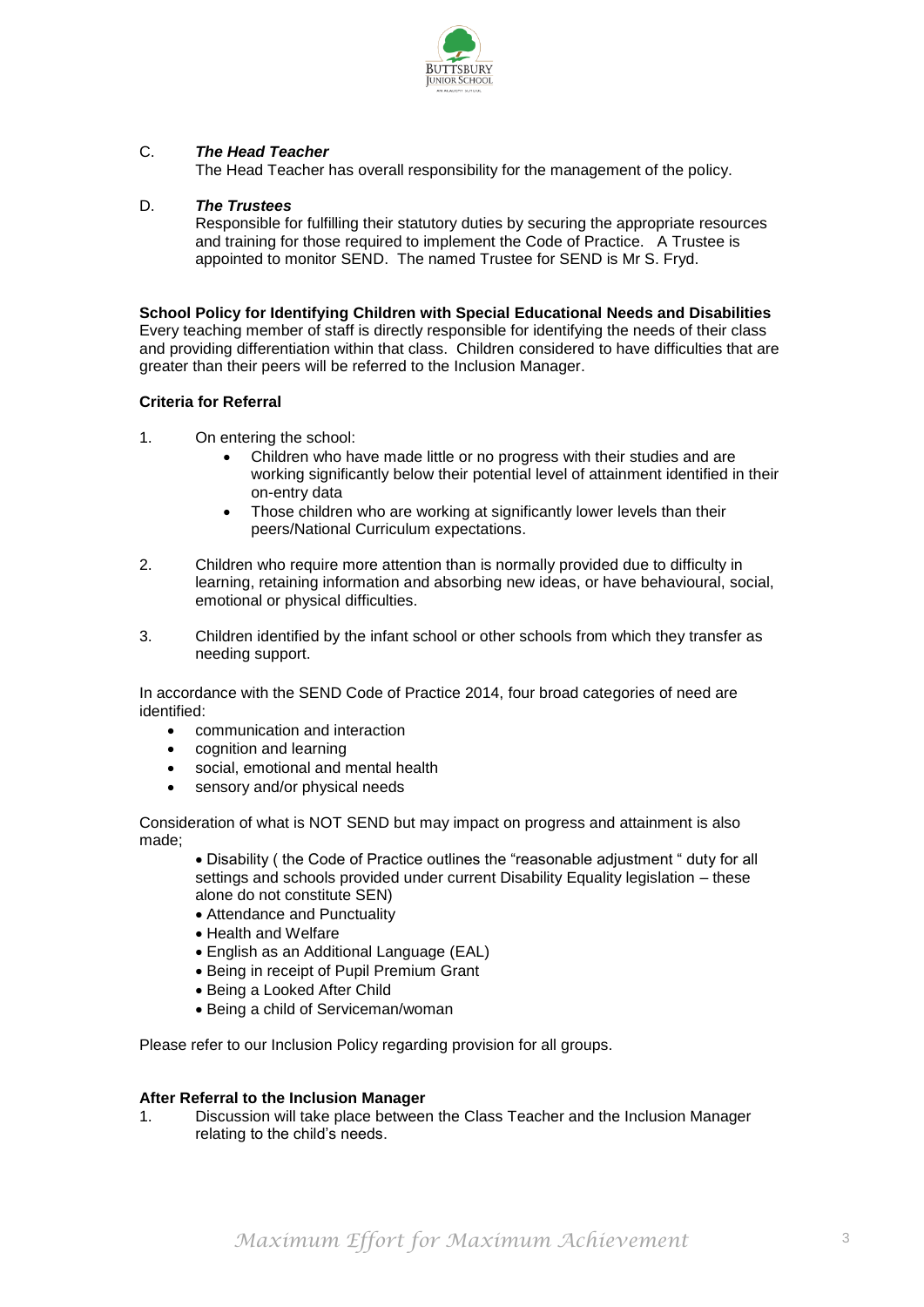

- 2. The Inclusion Manager may need to provide a more detailed diagnosis of the child's needs.
- 3. If the child is thought to require Additional Support then they are placed on the SEND Register and an Individual Provision Map will be completed by:

Additional Support - Class Teacher with Inclusion Manager's support, often involving liaison with outside agencies, and in consultation with the child and their parents.

Learning outcomes will be negotiated with the Class Teacher, Inclusion Manager, child and parents and will be included in the documentation. An Individual Provision Map will be written at Record of Concern and Additional Support level. These outcomes will be reviewed termly by means of a meeting with the Class Teacher, child and parent for Record of Concern and the Class Teacher, child, parent and, in some instances, Inclusion Manager for Additional Support.

- 4. Consideration of placement on Additional Support may include consultation with the school's Educational Psychologist and/or outside agencies.
- 5. Based on the learning outcomes the child may be allocated extra help, which may be either in the classroom or in a withdrawal group.
- 6. If a child's difficulties persist and their needs cannot be met at Additional Support, school, in consultation with the parents and after advice from the Educational Psychologist or Inclusion Partner, we may request an assessment for an Educational Health Care Plan (EHCP). This may result in an EHCP being issued which will stipulate how the needs of the child are to be met.

## **Staged Assessment**

Buttsbury Junior School, in compliance with the SEND Code of Practice and SEND Reforms, has a graduated approach to the identification, provision and support for all students deemed to require special educational provision. All students identified as needing additional provision will be placed on the Inclusion Register under one single SEND category.

At Buttsbury Junior School we use a robust assessment system and have therefore implemented two additional categories for identifying children with additional needs and tracking their progress:

| Monitoring          | Class Teacher & Inclusion Manger to monitor<br>progress, when there are concerns prior to<br>placement on Record of Concern. No<br>Individual Provision Map required. Child to be<br>entered on Monitoring section of year group<br>Inclusion Register.         |
|---------------------|-----------------------------------------------------------------------------------------------------------------------------------------------------------------------------------------------------------------------------------------------------------------|
| Record of Concern - | Class Teacher with the Inclusion Manager's<br>support will provide in class support and the<br>child may be withdrawn for short interventions.<br>An Individual Provision Map is drawn up at this<br>stage in consultation with the child and their<br>parents. |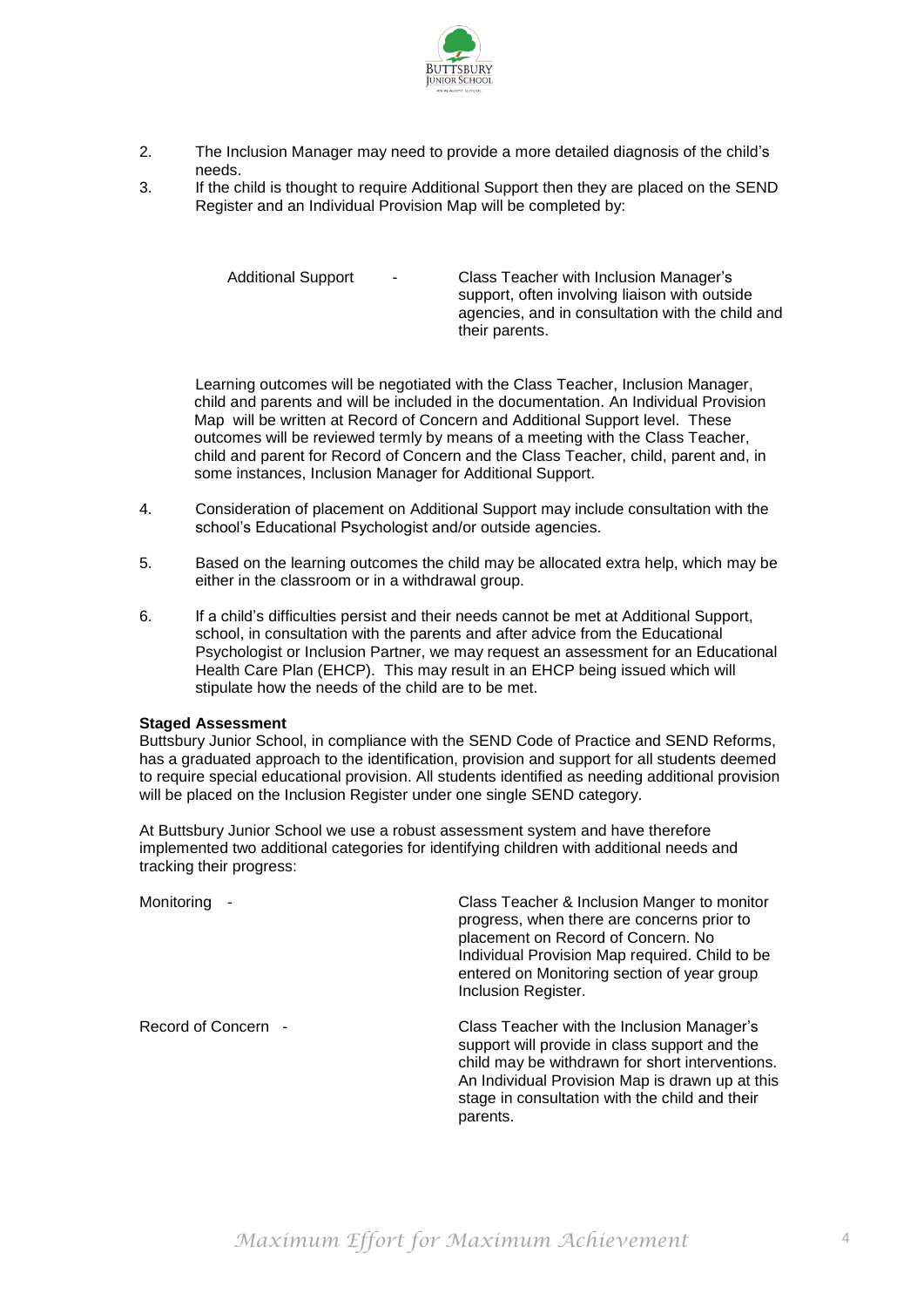

# **Individual Provision Map (IPM)**

All children at Record of Concern and Additional Support will have an IPM drawn up for them by the Teacher, supported by the Inclusion Manager and, where appropriate the SEND support team. Parents and their child are also involved at this stage; some of the outcomes need to be supported from home. The IPM will contain –<br>1. Short term outcomes.

- 1. Short term outcomes.<br>2. Achievement criteria.
- Achievement criteria.
- 3. Possible strategies (Actions).<br>4. Assessment and monitoring p
- Assessment and monitoring procedures noted.

**Distribution Of Time**

| <b>Monitoring</b>         | Differentiation of tasks provided by Class Teacher. Possibly some<br>short-term small group support from an LSA or TA, within class.                                                                                                                                                             |
|---------------------------|--------------------------------------------------------------------------------------------------------------------------------------------------------------------------------------------------------------------------------------------------------------------------------------------------|
| <b>Record of Concern</b>  | In addition to the above it may be appropriate to allocate time with<br>an LSA, either in class or small group withdrawal.                                                                                                                                                                       |
| <b>Additional Support</b> | Continuation of above arrangements as detailed in the child's IPM.<br>Normally a child on Additional Support can receive up to 12 hours of<br>individual TA or LSA support depending on individual needs although<br>in some cases this could be more. This is in line with Essex<br>guidelines. |
| <b>EHC Plan</b>           | Support as per EHCP.                                                                                                                                                                                                                                                                             |

### **Monitoring and Assessment**

- 1. Twice yearly testing of reading ages throughout the school for children with a reading age lower than 10.6.
- 2. Termly assessments by the Class Teacher. Progress recorded on school tracking grids.
- 3. Ongoing monitoring of work done towards IPM outcomes. To be carried out by TA, LSA and Teacher with support from Inclusion Manager.
- 4. Progress will be discussed by the child, Class Teacher, LSA and the Inclusion Manager.
- 5. Formal reviews with parents and child can be present will take place each term, to determine further support. A full school report will also be received in the summer term. Children with an EHCP also have Annual Review meeting with child, parent, Class Teacher, LSA, Inclusion Manager and maybe attended by the school's Inclusion Partner and any other outside agencies involved.
- 6. Parents will be invited to contribute to reviews and parents will be kept informed of the progress of children on all stages of support.
- 7. Children at Additional Support and EHCP will complete a One Page Profile about themselves and their views about the support they receive.

#### **Inclusion Register**

This is updated termly as changes occur by the Inclusion Manager and all staff and Trustees have access to this.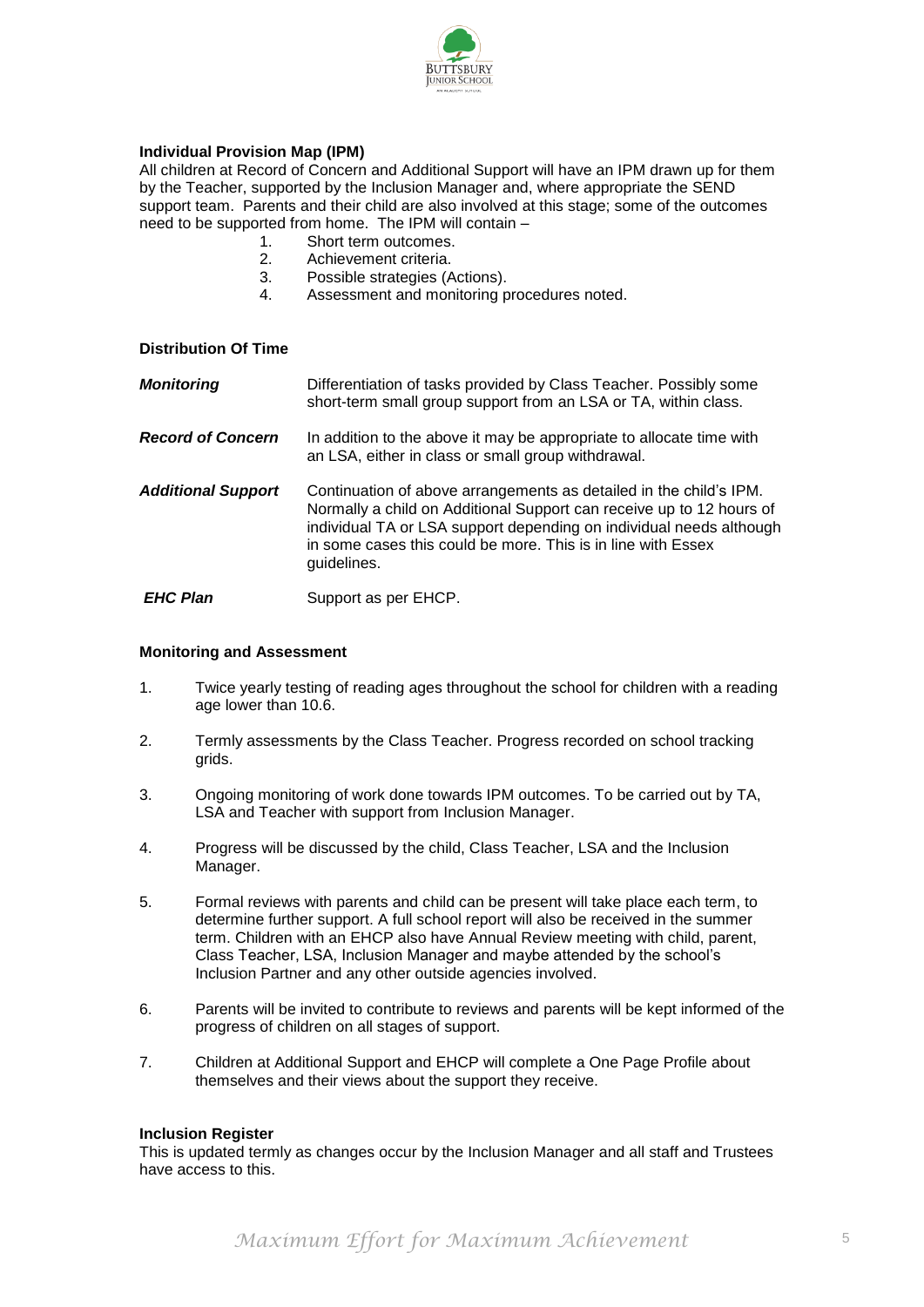

# **Supporting Children and Families**

We support our children and their families in a variety of ways:

We have an 'open door' policy and encourage families to talk to us. We also signpost families to local groups and support centres.

The Local Authority's Local Offer can be found on the website [www.essexlocaloffer.org.uk](http://www.essexlocaloffer.org.uk/) or from the school's SENCAN office *– Ely House, Ely Way, Basildon, Essex, SS14 2BQ*

Our Offer is available on the School website along with the SEND and Inclusion Policies. SNAP Charity also provide invaluable support to our families.

## **Supporting Children at School with Medical Conditions**

The school recognises that children at school with medical conditions should be properly supported so that they have full access to education, including school trips and physical education. Some children with medical conditions may be disabled and where this is the case the school will comply with its duties under the Equality Act 2010.

- Some may also have SEND and may have an EHCP which brings together health and social care needs, as well as their special educational provision and the SEND Code of Practice (2014) is followed.
- Please refer to guidelines set out in our Policy for Supporting Children with Medical Needs on our school website.

## **Trustee Responsibility**

The named Trustee is responsible for liaising with the Inclusion Manager and staff to monitor compliance with the Code of Practice and the progress of children on the SEND register.

The Trustees, through the Finance Committee, will allocate necessary funds to meet the needs of the children receiving support and the funding of the training of staff to carry out the policy. The success of the support will be assessed annually and recorded in the SEND Provision Review.

Details of funding, together with staff training can also be found in the SEND Provision Review.

## **Code of Practice Details**

The school undertakes to provide for a child's SEND in line with the guidance in this Code published in July 2014.

#### **Admissions:**

No child will be refused admission to Buttsbury Junior School Academy solely on the grounds that he/she has SEND. The school has wheelchair access and toilet facilities for the disabled. Please refer to the Admissions Policy for further details.

#### **Complaint Procedure**

If a parent is not satisfied with the help given to support their child, they should contact the Head Teacher who will respond in line with the school's complaints procedure.

# **Staffing Policies and Partnership with Outside Agencies.**

## *Staff Training*

School to be represented at Billericay Consortium Trust inclusion meetings. Inclusion Manager to attend more specific courses as appropriate. Information to be shared with colleagues at staff meetings. Inclusion Manager to be available for advice and provide regular in service training for TAs and LSAs.